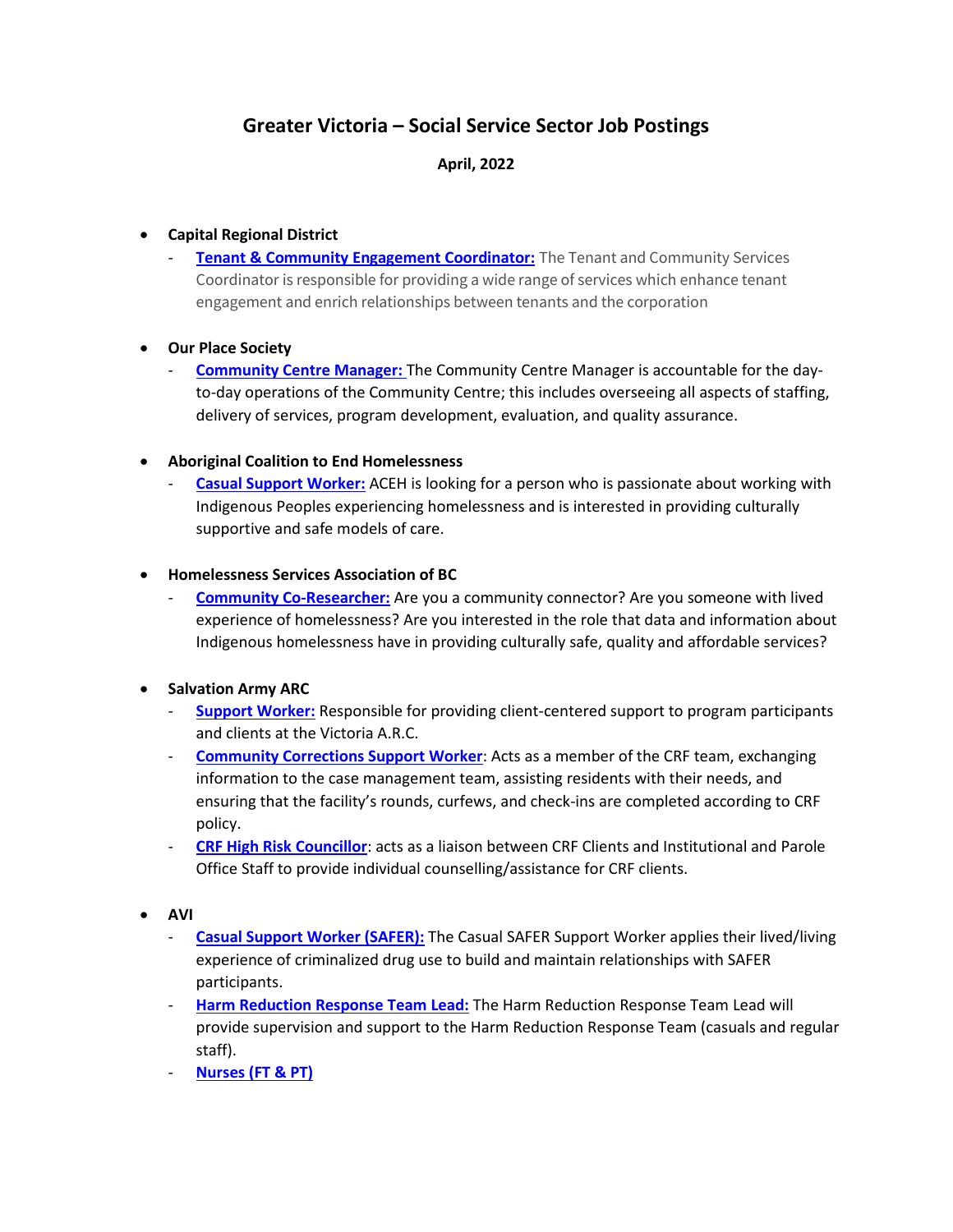#### • **Victoria Native Friendship Centre**

- **[Family Support Worker](https://www.vnfc.ca/downloads/fam-support-worker-feb-22.pdf):** Assist families in achieving their risk reduction plan goals through support, referral, skill development, education, mentorship, and cultural continuity.
- **[Health Support Worker:](https://www.vnfc.ca/downloads/updated_health_suport_worker_job_posting_march_2022.pdf)** Support a variety of health-related projects, provides health care information, education and programs designed to prevent or resolve health-related issues.
- **[Social Worker:](https://www.vnfc.ca/downloads/social-worker-march-2022.pdf)** Provide direct services that include support and counseling for Indigenous Families to help achieve their risk reduction service plan goals.
- **[Tenant Support Worker:](https://www.vnfc.ca/downloads/vnfc_tenant_support_posting_march-2022.pdf)** Provide direct services that include support, counselling and referral for Indigenous tenants who live at Siem Lelum (Respected House) & Fernwood House.
- [Youth Addictions Worker:](https://www.vnfc.ca/downloads/vnfc-youth-addictions-worker-feb-2022.pdf) Provide Counselling and support to Urban Aboriginal youth ages 12 - 24 around their substance use concerns.
- **Society of St. Vincent de Paul**
	- **[Controller:](https://www.ssvpvancouverisland.ca/job-board/view/119-controller)** The Controller is responsible, either directly or through staff, for the accounting operations of the Society.
	- **[Support Services Coordinator:](https://www.ssvpvancouverisland.ca/job-board/view/120-support-services-coordinator)** Work as part of a team of two support coordinators and the Program Manger- with coordination and delivery of the resident supports and services.
	- **[Volunteer Coordinator:](https://www.ssvpvancouverisland.ca/job-board/view/121-volunteer-coordinator-and-administrative-support-social-concern)** This position is responsible for scheduling, training & engaging with volunteers to meet the program demands and operations.
- **Threshold Housing Society**
	- **[Overnight Support Staff:](https://ca.indeed.com/viewjob?cmp=Threshold-Housing-Society&t=Overnight+Support+Staff&jk=06718e4c622c7c8d&q=threshold+housing&vjs=3)** The asleep Overnight Support Staff position will be the secondary overnight contact person for youth within Mitchell House.
	- **[Overnight Resident Support Worker:](https://ca.indeed.com/viewjob?jk=9377d1cb2ea6b483&from=comp-individual-job)** The Overnight staff position will be the primary overnight contact person for youth within the Supported Recovery Program.
	- **[Youth Mentor Casual:](https://ca.indeed.com/viewjob?cmp=Threshold-Housing-Society&t=Youth+Mentor&jk=9e4f1009cd6d68fa&q=threshold+housing&vjs=3)** Responsible for providing a caring, supportive presence within Holly house.
	- **[Cultural Wellness Worker:](https://ca.indeed.com/job/cultural-wellness-worker-68193b7a92baa6ca)** Cultural Wellness Worker will work with and support the team to develop a comprehensive case plan for Indigenous youth within the Supportive Recovery Program

#### • **Community Social Planning Council**

- [Project Manager:](https://communitycouncil.ca/employment-opportunities/) The Project Manager will be accountable for the on-time and onbudget delivery of the Community Social Planning Council's research-based and community-centred projects.
- I**[ndigenous Case Worker:](https://communitycouncil.ca/employment-opportunities/)** The Indigenous Case Manager will support Indigenous and settler clients in navigating applications for various forms of ID (through the CSPC hosted online portal and on paper) and will work with local First Nations and Indigenous-serving agencies to assure that our services are inclusive, accessible, and culturally humble.
- **[Case Manager:](https://communitycouncil.ca/employment-opportunities/)** To provide Case Management services for the Greater Victoria Housing Security & Rent Bank and ID Bank Programs operated by the Community Social Planning Council of Greater Victoria.